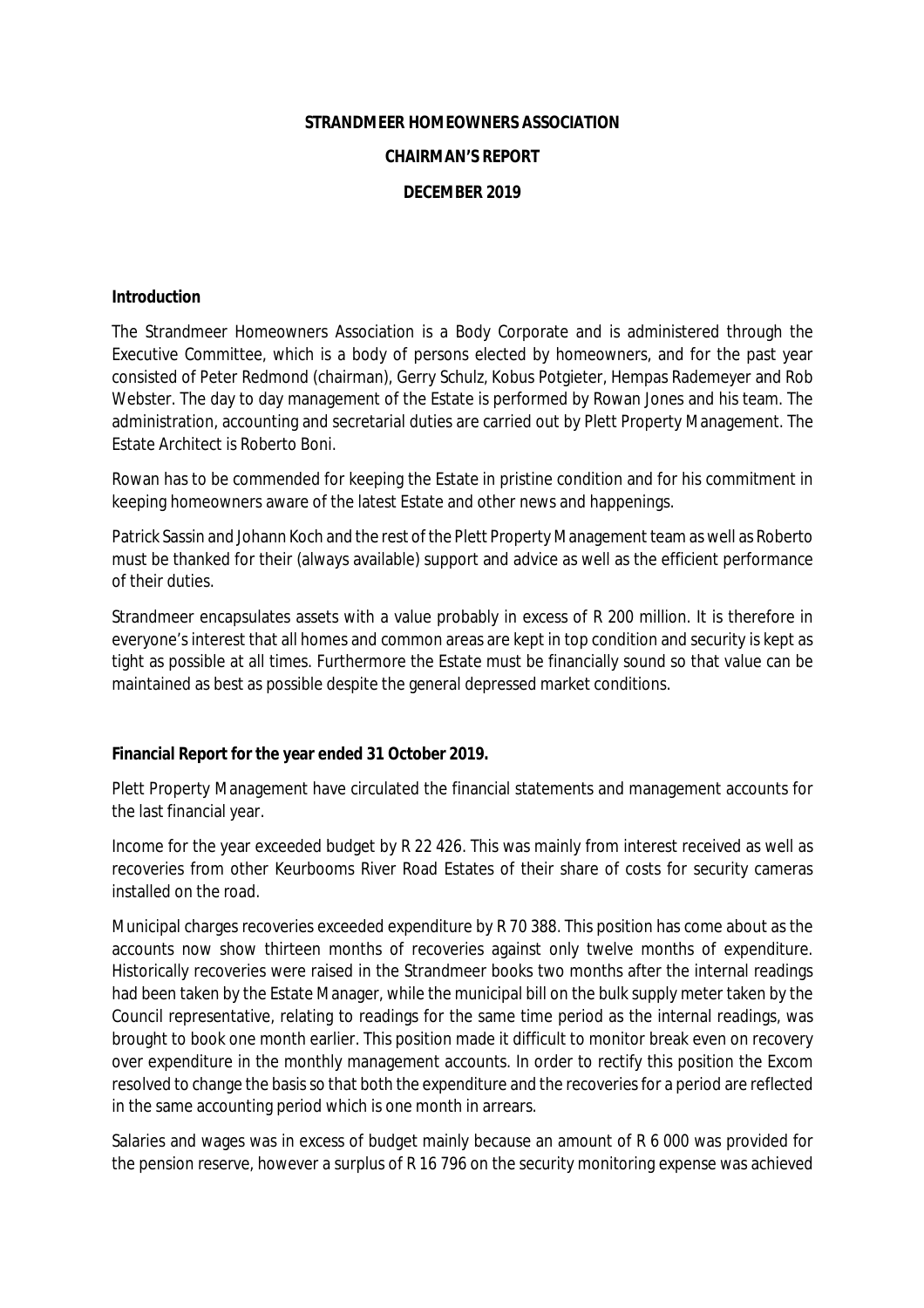due to the fact that although the monitoring commenced on 1 July we only commenced monthly payments from 1 October 2019. Garden refuse removal and expenditure on swimming pool walls was more than budget but savings of R 96 600 was brought about by the change to palisade fencing despite the greater expenditure on cameras etc. An overall surplus of R 86 877 was achieved despite having budgeted for a deficit of R 156 640. This resulted from the security fencing changes and the municipal charges recoveries mentioned above.

**Budget for the year ending 31 October 2020.** 

It is proposed that the main levy for the year to 31 October 2020 be maintained at R 1522.50 per month, which is the same as for the last year, and is budgeted to leave a small surplus. General expenditure is budgeted to increase by 11% over 2019 budget. This is caused mainly by inflation and small additional items. Repairs and maintenance has increased by 35% mainly due to the need to provide substantially more for garden refuse removal and for an upgrade to the gate intercom. Extraordinary expenditure is substantially reduced as the security upgrades budget for fencing and cameras falls away. However items have been budgeted for various minor improvements and for possible pool area repairs to paving and walls.

# **Security.**

Strandmeer has experienced two attempted burglaries, two stolen TVs, two boat motors stolen and an armed robbery in the past year. River Tides also had a couple of burglaries. However these criminal activities seem to have receded in the last few months.

The Keurbooms River area generally has experienced armed robberies, boat motors stolen and, at Keurbooms River Lodge, various break- ins. Again these criminal acts seem to have reduced recently.

One assumes that these perceived reductions in criminal activity have occurred due to the increased upgrading of security by Estates in the Keurbooms area. Criminal activities in the town area apparently have not reduced.

**The following is a summary of the security upgrades undertaken during 2019:** 

It was agreed at the 2017 AGM that a more holistic approach to security be devised considering the vulnerability of our estate after several burglaries. A proposal was tabled at the 2018 AGM and an amount of R 450,000 was approved to install a fence on the northern and eastern boundaries and 4 cameras, to be monitored by Fidelity/ADT, at the river front.

As none of the previous local resident Trustees involved with the security proposal stood for reelection, and therefore were not available to supervise the implementation of the security system, Gerry Schulz was co-opted as a Trustee and, together with Kobus Potgieter, requested to take over from the previous trustee.

In January 2019 an on-site visit with fence contractors established that the Clearview fence proposed would not be suitable due to the steep terrain. The only place where this fence could be effectively installed would be the Tennis court area and the Botten's property. The Botten's agreed for the sake of uniformity they would accept a fence structure as most suited and effective to Strandmeer.

In February we requested new proposals for a 2.1m palisade fence to stretch from the tennis court wall (gate) to the Scott-Brown property. In addition, the palisade fence which was installed as an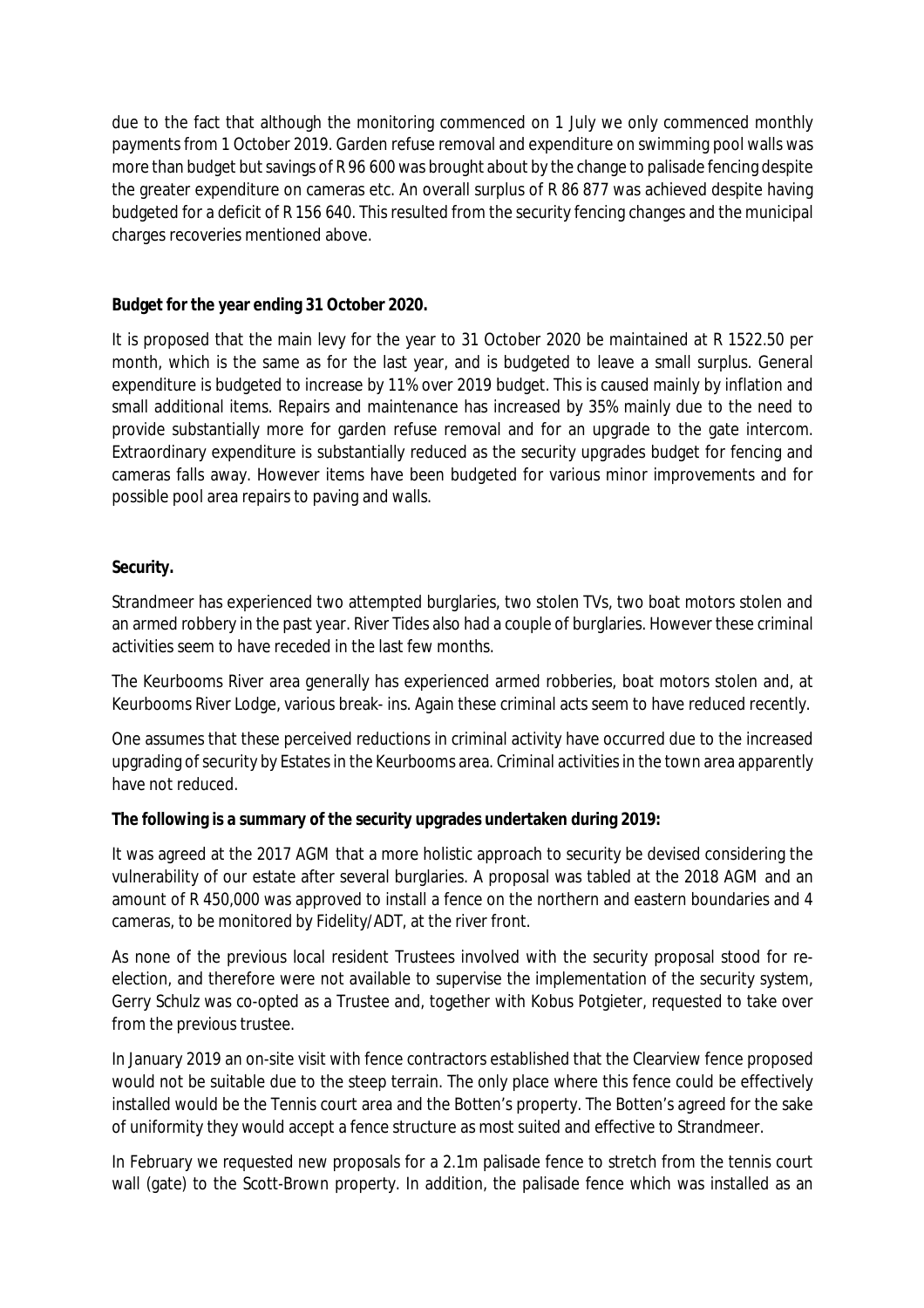emergency measure at the Botten's was to be removed and re installed down the south section from the Scott- Brown property along Rivertides. To increase the security level, and minimising the risks of penetrating the palisade fence at ground level, we added razor wire cast in concreate to the entire length of the fence. In comparison the Clearview fence was only to be 1.8m with no ground protection.

The level of security between the two different fences are very similar, both can be breached given time and the right tools. The order was placed on the 19 February 2019 to proceed with a palisade fence.

Due to the savings achieved by opting for the palisade fence we could now improve on our early warning system (CCTV) to include the back fence, the slipway up and down, the entry from Rivertides ,the estuary path facing south , internally up and down the main road and the entry and exit gates. We now have 16 cameras that are being monitored with the previous 4 gate cameras still only recording. These 4 cameras were re sited to give the best coverage.

We now have a more integrated security system whereby Gate – Keeper plays a major role in conjunction with the gate cameras to monitor and record all activities at our entrance gate.

The monitored cameras employ analytical software that will only alert the control centre once a human is detected in the view of that camera. The estate manager and a trustee are notified by phone and WhatsApp of any breaches. Armed response is also dispatched. A screen shot of the breach is also sent via WhatsApp. Our local recorder is set to record any change in picture from any camera. It is therefore very easy to play back any activity activation the camera recorded. Trustee's also have the option to view these activities on their smartphone's.

Practicalities prevent us having the cameras monitored during the day although activations are still recorded. This was recently demonstrated whereby youngsters climbed our entrance gate wall after failing to gain access. We are now in the process of heightening the walls and installing an alarm that will trigger an armed response

# **Amendment to Building Guidelines.**

Building Lines can be encroached in certain cases. However in order to give effect to homeowners to build decks over building lines and, in the case of river fronting properties, to restrict the possibility of decks advancing too close to the west (river fronting) boundary and thereby diminishing the river front open feel (but as well astaking heed of what has already been built), it is proposed that an amendment to the Guidelines be made as per the attached resolution, to be put to the AGM to be approved with or without amendment or rejected altogether.

# **Electricity Demand Charge Out**

It has been requested that the method of calculation to individual homeowners of the maximum demand element of the Strandmeer electricity bill be reviewed. It is expected that alternative proposals to the current method will be put forward at the AGM.